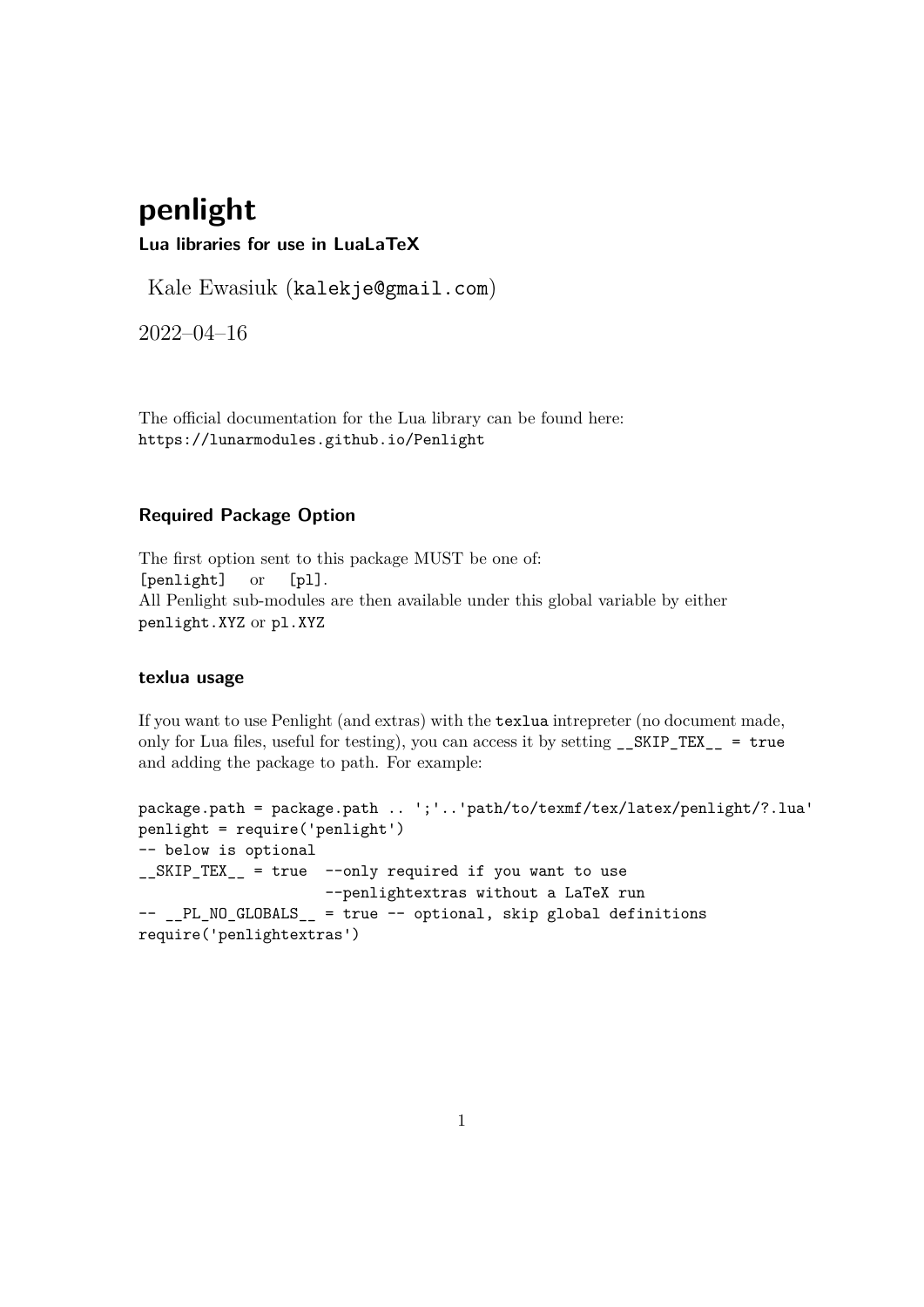#### **Additional Package Options**

| stringx         | will import additional string functions into the string meta table.               |
|-----------------|-----------------------------------------------------------------------------------|
|                 | this will be ran in pre-amble: require('pl.stringx').import()                     |
| format          | allows $\%$ operator for Python-style string formating                            |
|                 | this will be ran in pre-amble: require('pl.stringx').format_operator()            |
|                 | https://lunarmodules.github.io/Penlight/libraries/pl.stringx.html#format_operator |
| func            | allows placehold expressions eg. _1+1 to be used                                  |
|                 | this will be ran in pre-amble: penlight.utils.import('pl.func')                   |
|                 | https://lunarmodules.github.io/Penlight/libraries/pl.func                         |
| extrasnoglobals | does the above three (func, stringx, format); adds some additional func-          |
|                 | tions to penlight module; and adds the pl.tex sub-module.                         |
| extras          | does the above extrasnoglobals but makes many of the functions global             |
|                 | variables.                                                                        |

## **Extras**

If extras is used, the following Lua globals will be defined:

#### **Misc stuff**

\_\_SKIP\_TEX\_\_ If using package with texlua, set this global before loading penlight \_\_PL\_NO\_GLOBALS\_\_ If using package with texlua and you don't want to set some globals (de-

scribed in next sections), set this global before to true loading penlight

hasval $(x)$  Python-like boolean testing

COMP'xyz'() Python-like comprehensions:

https://lunarmodules.github.io/Penlight/libraries/pl.comprehension.html math.mod(n,d), math.mod2(n) math modulous

string.totable(s) string a table of characters

kpairs(t), npairs(t) iterate over keys only, or include nil value from table ipairs

pl.utils.filterfiles(dir,filt,rec) Get files from dir and apply glob-like filters. Set rec to true to include sub directories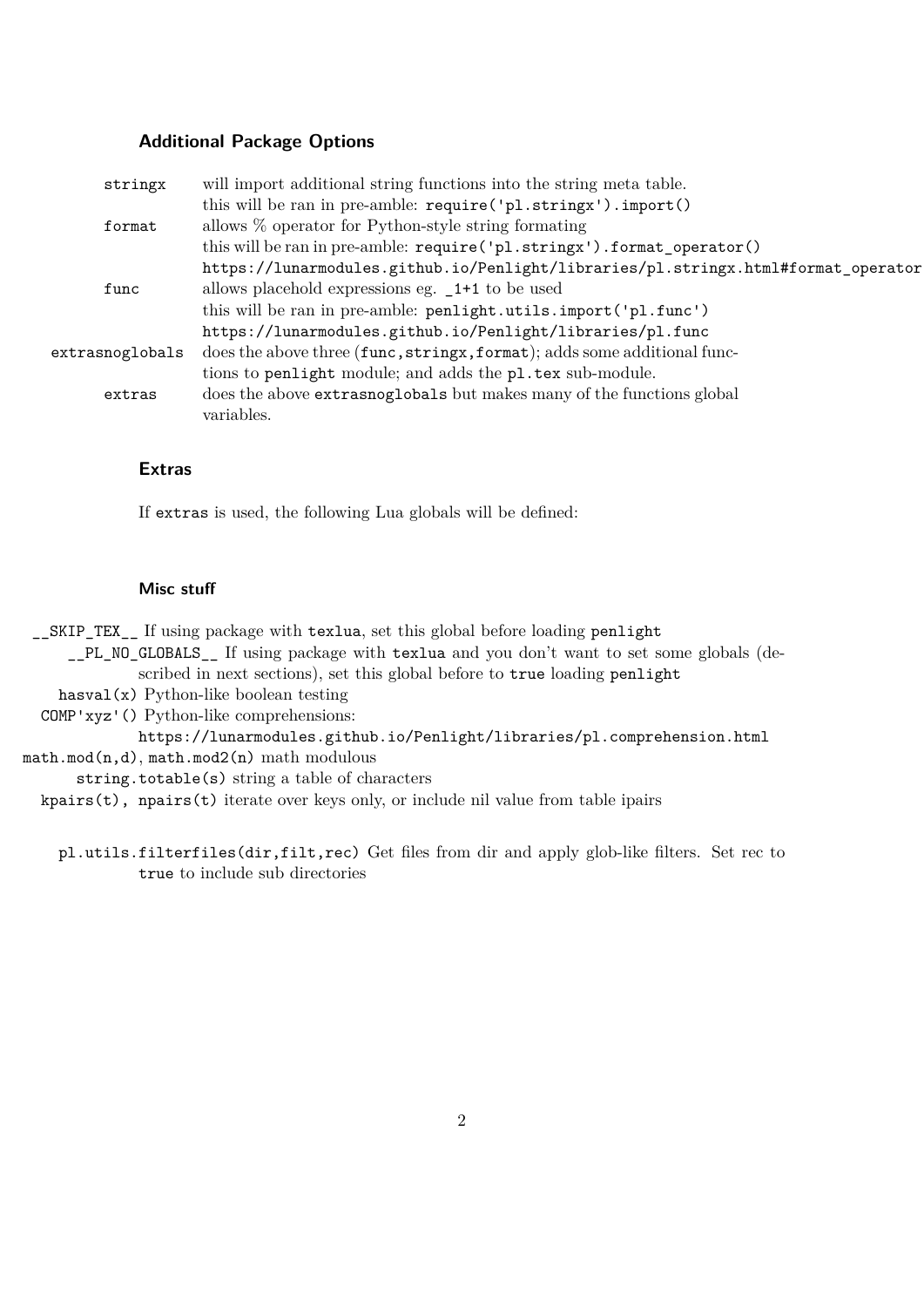#### **pl.tex. module is added**

add\_bkt\_cnt(n), close\_bkt\_cnt(n), reset\_bkt\_cnt functions to keep track of adding curly brackets as strings. add will return  $n$  (default 1)  $\{$ 's and increment a counter. close will return **n** 's (default will close all brackets) and decrement. \_NumBkts internal integer for tracking the number of brackets opencmd(cs) prints  $\csim$  { and adds to the bracket counters. \_xNoValue,\_xTrue,\_xFalse: xparse equivalents for commands  $\text{prt}(x)$ ,  $\text{print}(x)$  print without or with a newline at end. Tries to help with special characters or numbers printing. prtl(l),prtt(t) print a literal string, or table  $urt(x)$ ,  $urtn(x)$  write to  $log$ help  $wrt(s1, s2)$  pretty-print something to console. S2 is a flag to help you find. prt\_array2d(tt) pretty print a 2d array pkgwarn(pkg, msg1, msg2) throw a package warning pkgerror(pkg, msg1, msg2, stop) throw a package error. If stop is true, immediately ceases compile. defcmd(cs, val) like \gdef newcmd(cs, val) like \newcommand renewcmd(cs, val) like \renewcommand prvcmd(cs, val) like \providecommand deccmd(cs, dft, overwrite) declare a command. If dft (default) is nil, cs is set to a pack-

age warning saying 'cs' was declared and used in document, but never set. If overwrite is true, it will overwrite an existing command (using defcmd), otherwise, it will throw error like newcmd.

#### **global extras**

If extras is used and NOT extrasnoglobals, then some globals are set. All pl.tex modules are added. hasval, COMP, kpairs, npairs are globals. pl.tablex functions are added to the table table.